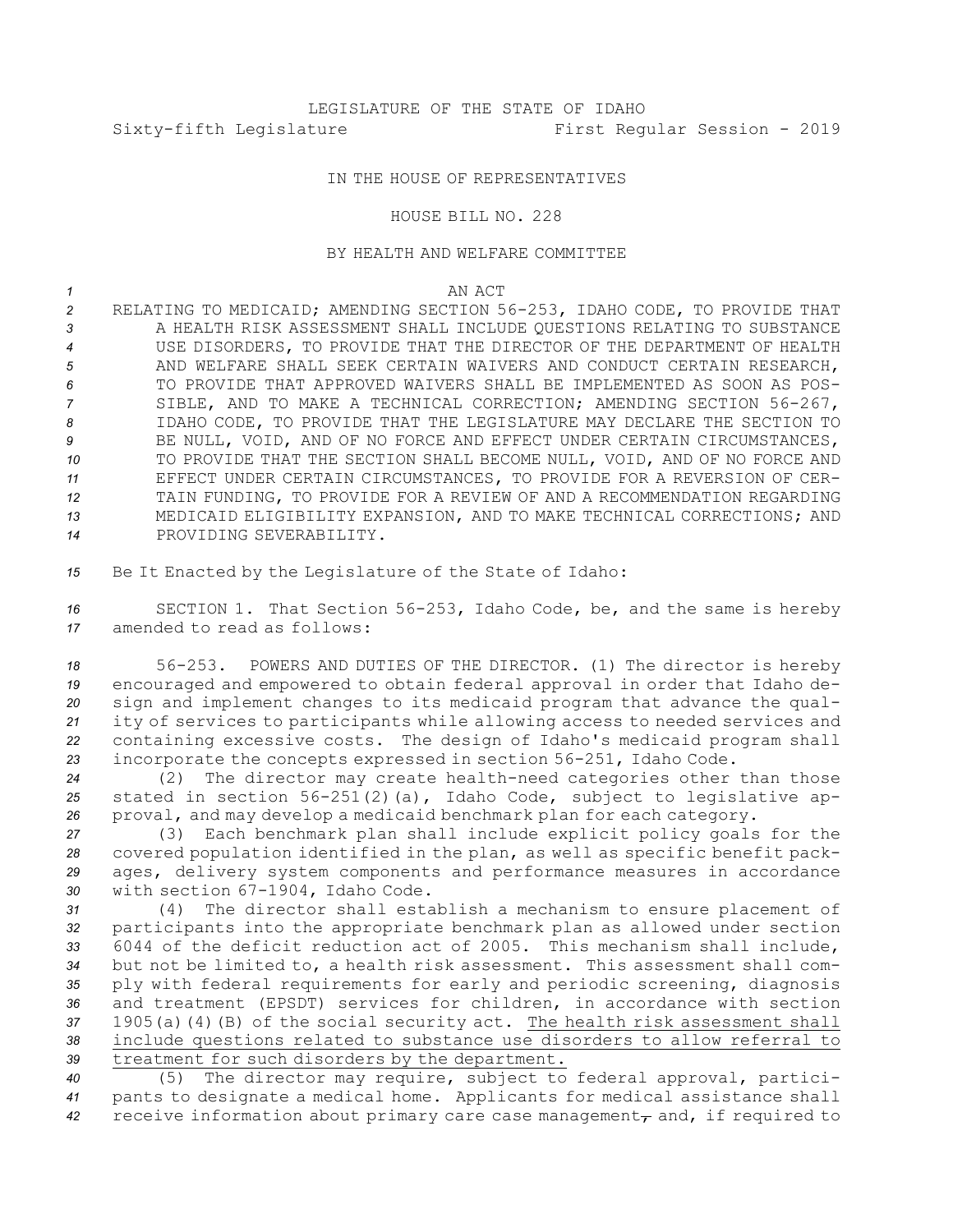*<sup>1</sup>* so designate, shall select <sup>a</sup> primary care provider as part of the eligibility *<sup>2</sup>* determination process.

 (6) The director may, subject to federal approval, enter into contracts for medical and other services when such contracts are beneficial to partic- ipant health outcomes as well as economically prudent for the medicaid pro-*6* gram.

*<sup>7</sup>* (7) The director may obtain agreements from medicare, school districts *<sup>8</sup>* and other entities to provide medical care if it is practical and cost-effec-*9* tive.

*<sup>10</sup>* (8) The director shall seek waivers from the federal government to:

*<sup>11</sup>* (a) Limit retroactive medicaid eligibility for persons described in *<sup>12</sup>* section 56-267, Idaho Code, from ninety (90) days to thirty (30) days;

 (b) Provide the ability to receive, at <sup>a</sup> person's option, if such per- son is eligible for medicaid pursuant to section 56-267, Idaho Code, and has <sup>a</sup> modified adjusted gross income at one hundred percent (100%) of 16 the federal poverty level or greater, the advanced premium tax credit to purchase <sup>a</sup> qualified health plan through the Idaho health insurance ex- change established by chapter 61, title 41, Idaho Code, as an alterna-19 tive to enrolling in medicaid. The department shall limit the choice of qualified health plans to ensure cost-effective coverage; and

 (c) Require an employment and training program for medicaid partici- pants consistent with the employment and training program for persons receiving supplemental nutrition assistance program (SNAP) benefits. The exemptions from participation in the employment and training pro- gram for SNAP beneficiaries shall also apply to medicaid participants, except that medicaid participants with children under the age of eigh- teen (18) years shall be exempt from participation in the employment and training program.

*<sup>29</sup>* The department shall implement the waivers as soon as possible once fed-*<sup>30</sup>* eral approval has been obtained.

*<sup>31</sup>* (9) The director shall research options for federal waivers to enable *<sup>32</sup>* cost-efficient use of medicaid funds to pay for substance abuse and/or men-*33* tal health services in institutions for mental disease.

*<sup>34</sup>* (10) The director is given authority to promulgate rules consistent *35* with this act.

*<sup>36</sup>* SECTION 2. That Section 56-267, Idaho Code, be, and the same is hereby *37* amended to read as follows:

 56-267. MEDICAID ELIGIBILITY EXPANSION. (1) Notwithstanding any pro- vision of law or federal waiver to the contrary, the state shall amend its state plan to expand Mmedicaid eligibility to include those persons under sixty-five (65) years of age whose modified adjusted gross income is one hun- dred thirty-three percent (133%) of the federal poverty level or below and who are not otherwise eligible for any other coverage under the state plan, in accordance with sections 1902(a)(10)(A)(i)(VIII) and 1902(e)(14) of the Ssocial Ssecurity Aact.

 (2) No later than ninety (90) days after approval of this act, the department shall submit any necessary state plan amendments to the United States Ddepartment of Hhealth and Hhuman Sservices, Ccenters for Mmedicare and Mmedicaid Sservices to implement the provisions of this section. The